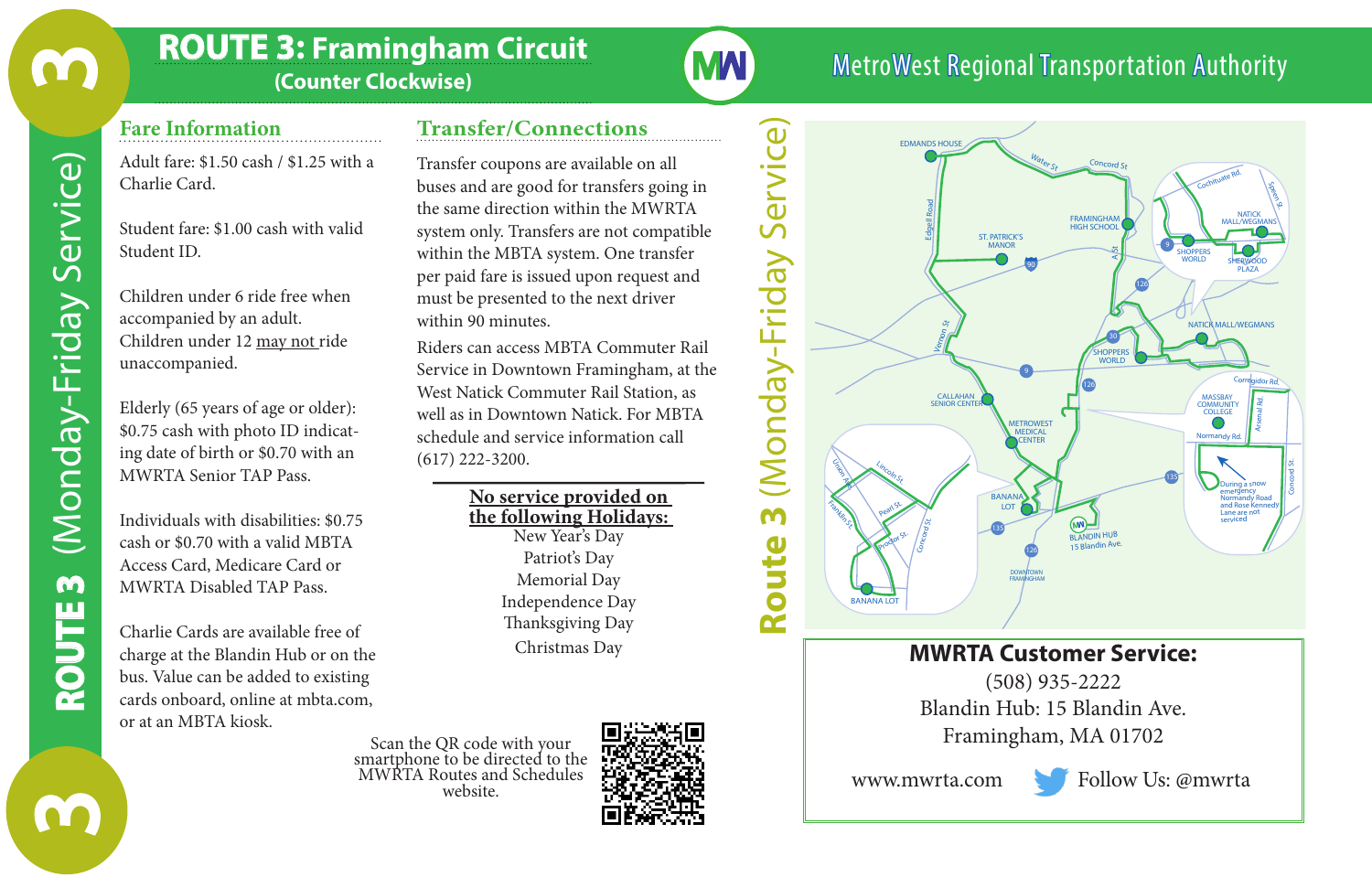## **ROUTE 3 Weekday Counter Clockwise (Monday-Friday Service)** 3 3

|                               |                           |        | AM                        |          |                           |          |                           |        | <b>PM</b>                |        | v. 3.2022 |
|-------------------------------|---------------------------|--------|---------------------------|----------|---------------------------|----------|---------------------------|--------|--------------------------|--------|-----------|
| Blandin Hub (15 Blandin Ave.) | 6:15                      | $\sim$ | $\sim$                    | $\sim$   | $\widetilde{\phantom{m}}$ | 12:30    | $\sim$                    | $\sim$ | $\overline{\phantom{0}}$ | $\sim$ | $\sim$    |
| Banana Lot                    | 6:25                      | 7:40   | 8:55                      | 10:10    | 11:25                     | 12:40    | 1:50                      | 3:05   | 4:20                     | 5:40   | 6:55      |
| MassBay Community College     | 6:33                      | 7:48   | 9:04                      | 10:18    | 11:33                     | 12:48    | 1:58                      | 3:13   | 4:30                     | 5:48   | 7:02      |
| Rose Kennedy Lane*            | 6:34                      | 7:49   | 9:05                      | 10:19    | 11:34                     | 12:49    | 1:59                      | 3:14   | 4:31                     | 5:49   | 7:03      |
| Walmart                       | 6:41                      | 7:56   | 9:12                      | 10:26    | 11:40                     | 12:55    | 2:06                      | 3:20   | 4:38                     | 5:56   | 7:09      |
| Sherwood Plaza                | 6:45                      | 8:00   | 9:16                      | 10:30    | 11:44                     | 12:59    | 2:10                      | 3:24   | 4:44                     | 6:02   | 7:15      |
| Natick Mall (Wegmans)         | 6:50                      | 8:05   | 9:22                      | 10:36    | 11:50                     | 1:05     | 2:16                      | 3:30   | 4:50                     | 6:08   | 7:20      |
| Super Stop & Shop             | 6:58                      | 8:14   | 9:30                      | 10:44    | 11:58                     | 1:13     | 2:24                      | 3:38   | 4:58                     | 6:16   | 7:26      |
| Framingham High School        | 7:05                      | 8:20   | 9:34                      | 10:48    | 12:02P                    | 1:18     | 2:28                      | 3:42   | 5:04                     | 6:20   | 7:30      |
| Pinefield / Water Sts.        | 7:10                      | 8:25   | 9:40                      | 10:54    | 12:08P                    | 1:24     | 2:34                      | 3:48   | 5:08                     | 6:25   | 7:34      |
| Nobscot Fire Station          | 7:14                      | 8:30   | 9:44                      | 10:58    | 12:12P                    | 1:28     | 2:38                      | 3:52   | 5:12                     | 6:30   | 7:38      |
| <b>Edmands House</b>          | 7:16                      | 8:31   | 9:45                      | 10:59    | 12:13                     | 1:29     | 2:39                      | 3:53   | 5:13                     | 6:31   | 7:39      |
| <b>St. Patrick's Manor</b>    | 7:22                      | 8:36   | 9:50                      | 11:04    | 12:18P                    | 1:34     | 2:44                      | 3:58   | 5:18                     | 6:36   | 7:42      |
| Framingham Center             | 7:26                      | 8:40   | 9:54                      | 11:08    | 12:22P                    | 1:38     | 2:48                      | 4:02   | 5:22                     | 6:40   | 7:45      |
| MetroWest Medical Center      | 7:32                      | 8:48   | 10:02                     | 11:16    | 12:30P                    | 1:44     | 2:54                      | 4:10   | 5:30                     | 6:48   | 7:50      |
| Lincoln / Pearl Sts.          | 7:33                      | 8:49   | 10:03                     | 11:17    | 12:31P                    | 1:45     | 2:55                      | 4:11   | 5:31                     | 6:49   | 7:51      |
| <b>Banana</b> Lot             | 7:35                      | 8:52   | 10:05                     | 11:20    | 12:35P                    | 1:50     | 2:58                      | 4:13   | 5:33                     | 6:51   | 7:54      |
| Blandin Hub (15 Blandin Ave.) | $\widetilde{\phantom{m}}$ |        | $\widetilde{\phantom{m}}$ | $\sim\,$ | 12:50P                    | $\sim\,$ | $\widetilde{\phantom{m}}$ |        |                          |        | 8:00      |

| <b>Scheduled Times</b><br>Scheduled times are only approximate; please wait for the MWRTA ten minutes in advance of<br>scheduled times to assure not missing the bus.<br>For up to the minute bus information call the MWRTA at (508) 935-2222,<br>or visit www.mwrta.com for GPS tracking.<br>The MWRTA uses the Flag Down System which allows buses to stop anywhere along their routes to<br>pick up passengers, where it is safe to do so. Passengers can hail MWRTA buses by waving. | <b>Transfers</b><br>Route 3 passengers can make the following transfers:<br>1, 4 North, 9, 10, & 11 at the Natick Mall (Wegmans Shelter);<br>Routes 2, 4 North, 7, 9, & 15 at the Banana Lot.<br>Route 3 passengers may get picked up or dropped off For Logan Express at the Shopper's<br>World Bus shetler.<br>*Stop may NOT be serviced due to snow/ice. |
|-------------------------------------------------------------------------------------------------------------------------------------------------------------------------------------------------------------------------------------------------------------------------------------------------------------------------------------------------------------------------------------------------------------------------------------------------------------------------------------------|-------------------------------------------------------------------------------------------------------------------------------------------------------------------------------------------------------------------------------------------------------------------------------------------------------------------------------------------------------------|
|                                                                                                                                                                                                                                                                                                                                                                                                                                                                                           | Banana Lot is the Framingham MBTA Commuter Rail Station Northside Parking Lot                                                                                                                                                                                                                                                                               |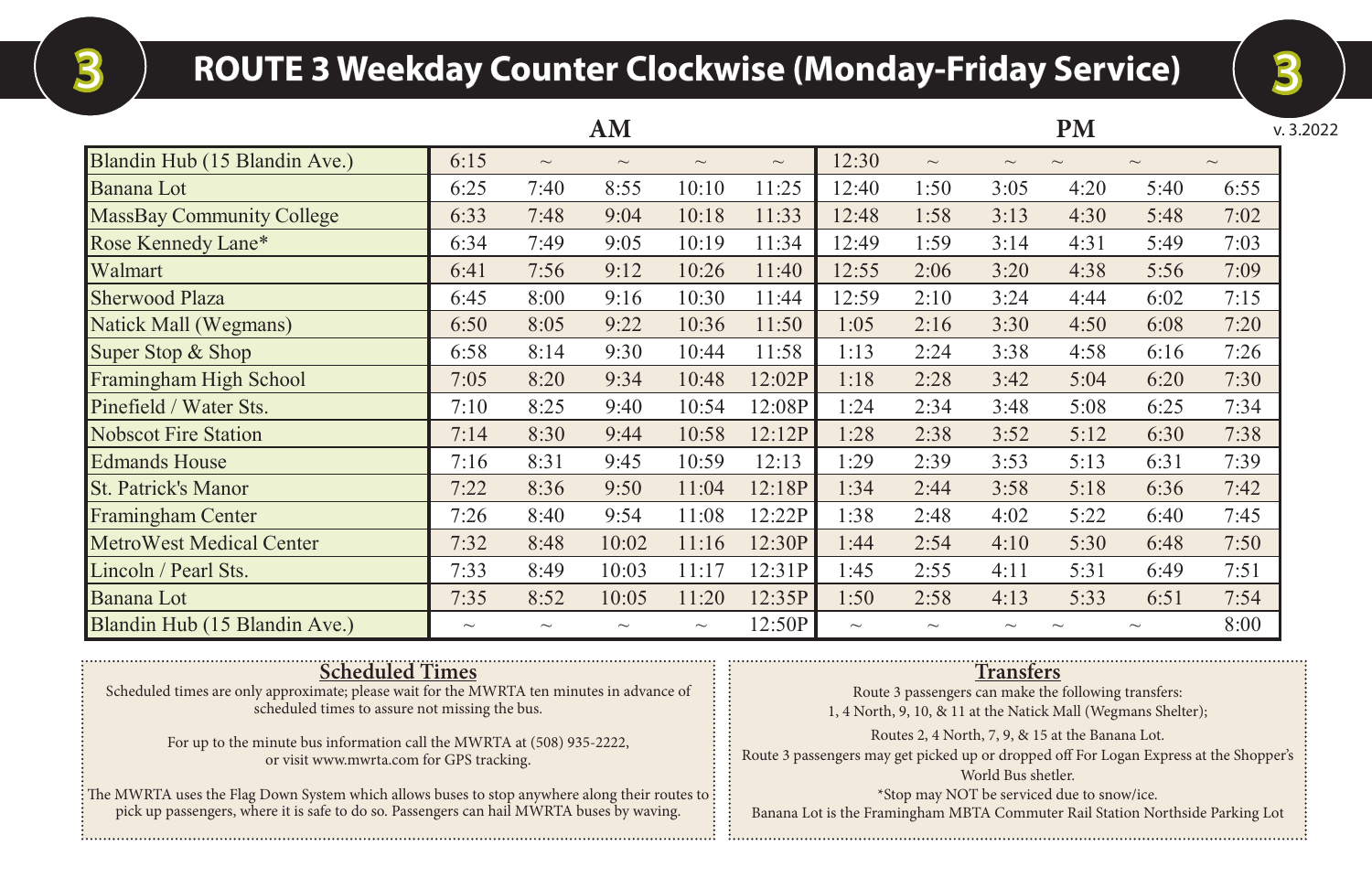### **ROUTE 3 Saturday : Framingham Circuit**

 **(Counter Clockwise)**

### **Fare Information**

Adult fare: \$1.50 cash / \$1.25 with a Charlie Card.

Student fare: \$1.00 cash with valid Student ID.

Children under 6 ride free when accompanied by an adult. Children under 12 may not ride unaccompanied.

Elderly (65 years of age or older): \$0.75 cash with photo ID indicating date of birth or \$0.70 with an MWRTA Senior TAP Pass.

Individuals with disabilities: \$0.75 cash or \$0.70 with a valid MBTA Access Card, Medicare Card or MWRTA Disabled TAP Pass.

Charlie Cards are available free of charge at the Blandin Hub or on the bus. Value can be added to existing cards onboard, online at mbta.com, or at an MBTA kiosk.

#### **Transfer/Connections**

Transfer coupons are available on all buses and are good for transfers going in the same direction within the MWRTA system only. Transfers are not compatible within the MBTA system. One transfer per paid fare is issued upon request and must be presented to the next driver within 90 minutes.

**MAI** 

≃

Riders can access MBTA Commuter Rail Service in Downtown Framingham, at the West Natick Commuter Rail Station, as well as in Downtown Natick. For MBTA schedule and service information call (617) 222-3200.

> **No Service Provided on the following Holiday's:** New Year's Day Patriot's Day Memorial Day Independence Day Thanksgiving Day Christmas Day

website.





MetroWest Regional Transportation Authority

(508) 935-2222 Blandin Hub: 15 Blandin Ave. Framingham, MA 01702

www.mwrta.com Follow Us: @mwrta



**OUT**M<br>Ш

**SATU**

**UR DAY**

**SAT**

**RDAY**

M

Saturday